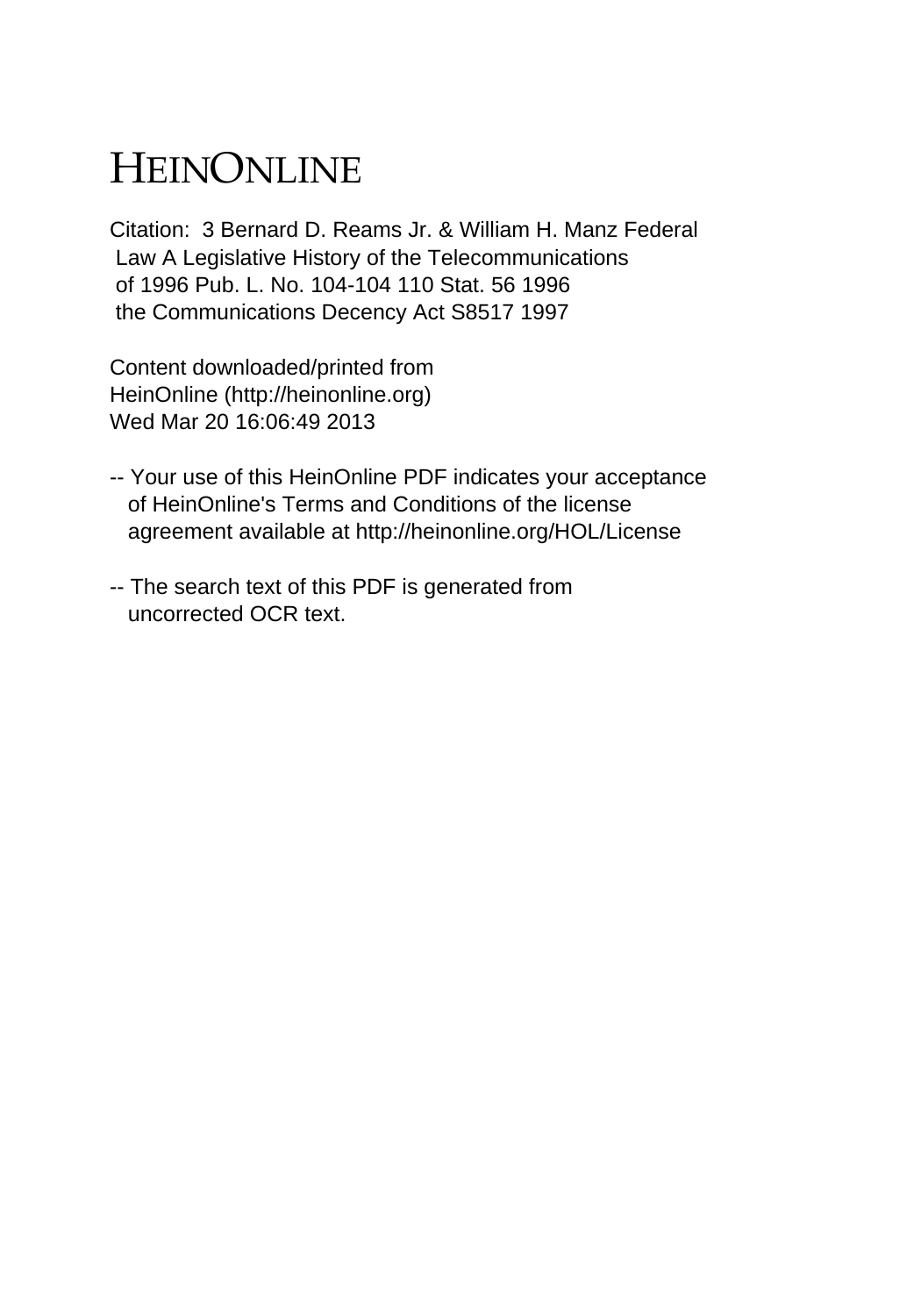SENATE RESOLUTION 134-REL-<br>ATIVE TO THE SECRETARY OF THE SENATE

Mr. DOLE (for himself and Mr.<br>DASCHLE) submitted the following resolution: which was considered and agreed to:

#### **S. RES. 134**

S. ASS. 139<br>Whereas Shella P Burke faithfully served<br>the Senate of the United States as Secretary<br>of the Senate from January 4. 1996 to June 8.<br>Mr. PRESSLER proposed two aments of the Senate from January 4. 1996 to June 8.

devotion and a high degree of efficiency and<br>whereas since May 26, 1977 Sheila P Burne<br>has a high and faithfully upheld the nigh<br>standards and traditions of the stand of the factor<br>fermate of the Initial States for a perio

Whereas through her exceptional service where universe and integrity as an officer university<br>and professional integrity as an officer unuverse of the Uniter State.<br>Shella P. Burke has gained the esteem con-<br>fidence and trust of her associates and the<br>fidence an

fidence and trust of her associates and the model the<br>mbers of the Senate Now, therefore, he is Resolved, That the Senate recognizes the<br>notable contributions of Shella P. Burke to<br>the Senate and to her country and express

P Burke

**SENATE RESOLUTION** 135 THORIZING THE REPRESENTA-TION OF SENATE EMPLOYEES BY LEGAL COUNSEL

Mr. DOLE (for himself and Mr.<br>DASCHLE) submitted the following resolution, which was considered and agreed to.

#### 3 REA 135

Shear, 31: No. 1983-139<br>
Marriage V. Mo. 1967-1066 and Schmender v. Scheap 31: No. 1967-1066 and Schemeler v. 197<br>
Messer 31: No. 197-12-20, 1171 actions away<br>
ing in state court in North Dakota have<br>
Koys, a former Senat

Whereas, by the privileges of the Senate of the Stand ing Rules of the Stand ing Rules of the Stand ing Rules of the Stand. the control or in the nomest m of the Senate tar business or in the pussession of the Senate<br>can by administrative or judicial process. be<br>taken from such control or possession ou, by<br>permission of the Senate:

Whereas, when I appears that evidence whereas, when it speeds the promotion of the<br>Senate is needed for the promotion of jus-<br>tice the Senate will take such action as will promote the ends of justice consistent with<br>the privileges of the Senate:

the privileges of the Senate:<br>
Whereas, pursual to sections 703(a) and<br>
When/2, of the Ethics in Government Act of<br>
1978, 3 U.S.C. Hy286(a) and 288ca(42), the<br>
Senate may direc: its counse: to represent<br>
employee of the S

Resubted. That Roms Reys is authorized to<br>produce records and provide assimptly in the<br>cance of Schander v. Schaaf and Schander v. Measer.<br>expect concerning matters for which<br>a syrivilegre should be asserted.<br>SEC. 2. The S

of this n mutton AMENDMENTS SUBMITTED

TELECOMMUNICATIONS COMPETI-ELECOMMUNICATIONS COMPETI-<br>TION AND DEREGULATION ACT<br>OF 1995 COMMUNICATIONS DE-CENCY ACT OF 1995

Mr. PRESSLER proposed two amendments to the bill. S. 652 to provide for<br>a procompetitive. deregulatory national policy framework designed to accelerate rapidly private sector decations and information technologies and services to all Americans by onening all telecommunications markets to competition, and for other purposes; arfollows:

#### AMENDMENT No. 1422

Amazon and the Communications<br>act of 1994 (as added by section 204 of the Line in the Communications<br>act of 1994 (as added by section 204 of the Line<br>through an affiliate, own or control a daily<br>newspaper or a tier 1 local revenues in<br>\$250,000,000.". the segregate **STANDAR** 

In section 262 of the Communications Act<br>of 1934, as added by sectior, 308 of the bill-<br>(1) Strike subsection (e) and insert the fol-

lowing:<br>"te: GUIDELINES --Within 18 months after ter connectment of the Telecomeration cations are:<br>cations Act of 1995, the Architectural and<br>Transportation Barriers Compliance Board Fransportation Earthern Computation<br>and develop guidelines for accessibility of<br>telecommunications equipment and customer premiese equipment in conjunction<br>with the Communication the National Telewhich the Communications and Information Administration<br>communications and Information Administration and the National Institute of Standard<br>and Technology. The Board shall review<br>and Didate the guidelines periodically<br>(2)

lowing:<br>"(g) REGULATIONS.-The Commission shall.<br>"------ - after the date of en

"(2) REGULATIONS...-The Commission ahali and the site of end of the action of the Telecommunications Act of 1990, prescribe "equations to implement this section. The regulations shall be connatent this with the principle o

#### AUTHORITY FOR COMMITTEES TO **MEET**

COMMITTEE ON ARMEE SERVICES Mr. PRESSLER. Mr. President. I ask<br>unanimous consent that the Committee on Armed Services be authorized to meet at 10 a.m. on Thursday. June 15 1995. in open session, to receive testimeny on the current situation and polvorten in Bosnia.<br>Voptions in Bosnia.<br>The PRESIDING OFFICER, Without 103.

objection, it is so ordered.

COMMITTEE ON LABOR AND HUMAN RESOURCES Mr. PRESSLER. Mr. President, I ask unanimous consent that the Commitauthorized to meet for a hearing on affirmative action in employment, dur-<br>ing the session of the Senate on Thurscay. June 15, 1995 at 2 p.m.

The PRESIDING OFFICER. Without objection, it is so ordered. **COMMITTEE ON RULES AND ADMINISTRATION** 

Mr. PRESSLER. Mr. President. I ask unanimous consent that the Commit. tee on Rules and Administration be permitted to meet on Thursday. June<br>15. 1995 for a hearing on the Election commussion's budget authorization request for fiscal year 1996.<br>The PRESIDING OFFICER. Without

Objection, it is so ordered.

SURCOMMITTEE OF HOUSING OPPORTUNITY AND COMMUNITY DEVELOPMENT

Mr. PRESSLER Mr. President. 1 ask unanimous consent that the Sub-<br>committee on Housing Opportunity<br>and Community Development of the and Community Development, of the<br>Committee on Banking, Housing, and<br>Urban Aifairs be authorized to meet<br>during the session of the Senate on<br>Thursday, June 15, 1995. to conduct a<br>hearing on the administration's proposs) to restore section & rents to market rates on multifamily properties in-

sured by FHA.<br>The PRESIDING OFFICER. Without objection. it is so ordered.

**SUBCOMMITTEE ON PRODUCTION AND PRICE COMPRITTY ENERG** 

Mr PRESSLER Mr President Lask unanimous consent that the Committee on Agriculture. Nutrition, and Forestry. Subcommittee on Production<br>and Price Competitiveness be allowed and the compact during the season of the Senate on Thursday. June 15. 1995 at 9 a.m., in SR-332. to discuss commodity policy.<br>The PRESIDING OFFICER, Without

objection, it is so ordered

BUBCOMMITTEE ON TERRORISM, TECHNOLOGY, AND GOVERNMENT INFORMATION

Mr. PRESSLER. Mr. President. I ask<br>unanimous consent that the Subcommittee on Terrorism, Technology. and Government Information for the Committee on the Judiciary be authorized to meet during the session of the Senate on Thursday. June 15. 1995. at 9:30 a.m to hold a hearing on the militia movement in the United States.<br>The PRESIDING OFFICER. Without

wint the PRESIDING OFFICE of the Political Relation. it is so ordered.

### ADDITIONAL STATEMENTS

#### TRIBUTE TO LINDSEY NELSON

Mr. THOMPSON, Mr. President. Lindsey Nelson, Tennessean, died this week. He left behind a rich national heritage in broadcasting matched by very few in our history. During his life he was voted by his peers into the Baseball Hall of Fame at Cooperatown: the Broadcasters' Hall of Fame, and the Pro Football Hall of Fame in Car. ton. OH

He richly deserved this recognition for his remarkable achievements in

source and remains and solutions of the state of the state of the state of the state of the state of the state of the state of the state of the state of the state of the state of the state of the state of the state of the and started his career in broadcasting.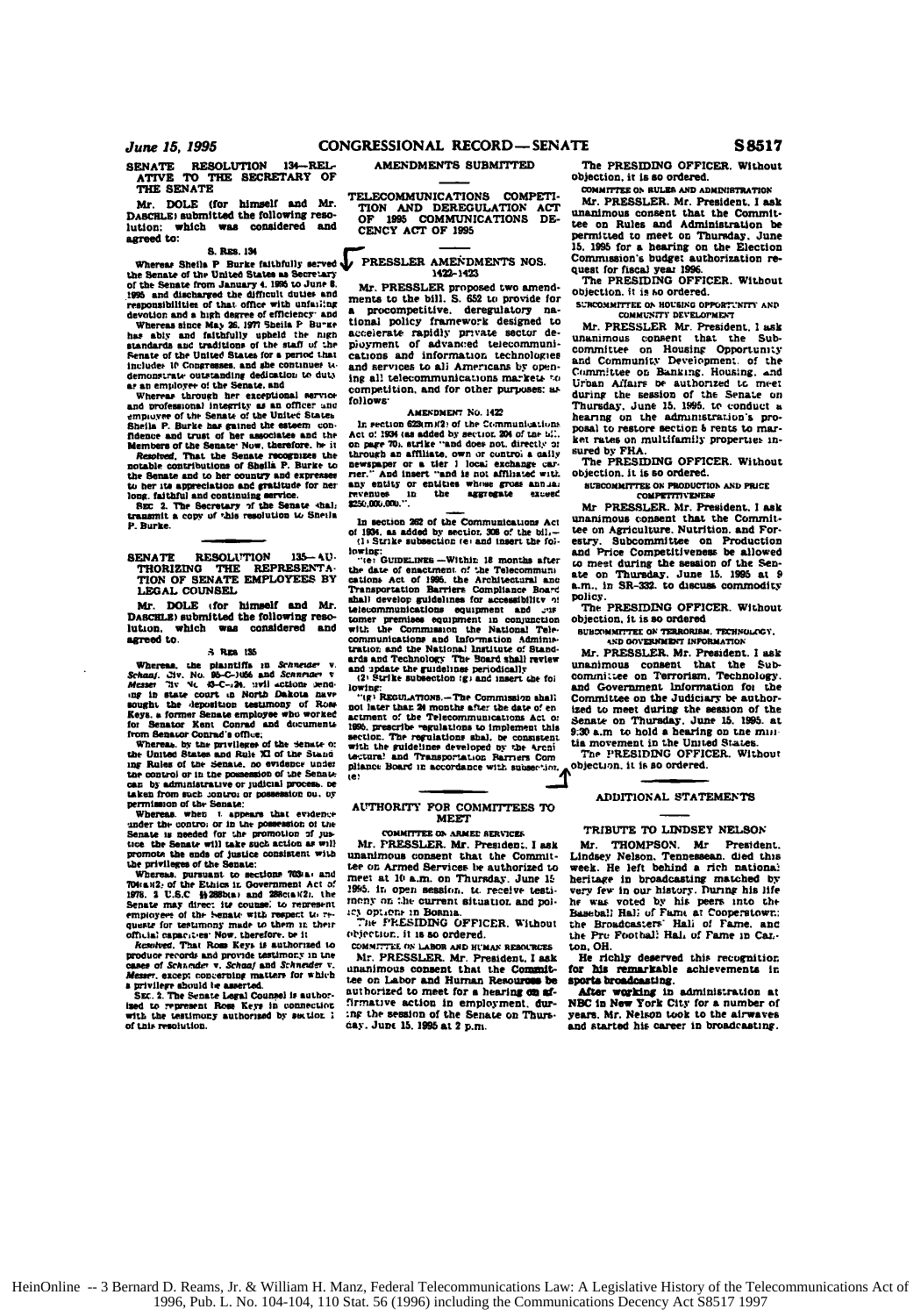HeinOnline -- 3 Bernard D. Reams, Jr. & William H. Manz, Federal Telecommunications Law: A Legislative History of the Telecommunications Act of 1996, Pub. L. No. 104-104, 110 Stat. 56 (1996) including the Communications Decency Act [cxxiv] 1997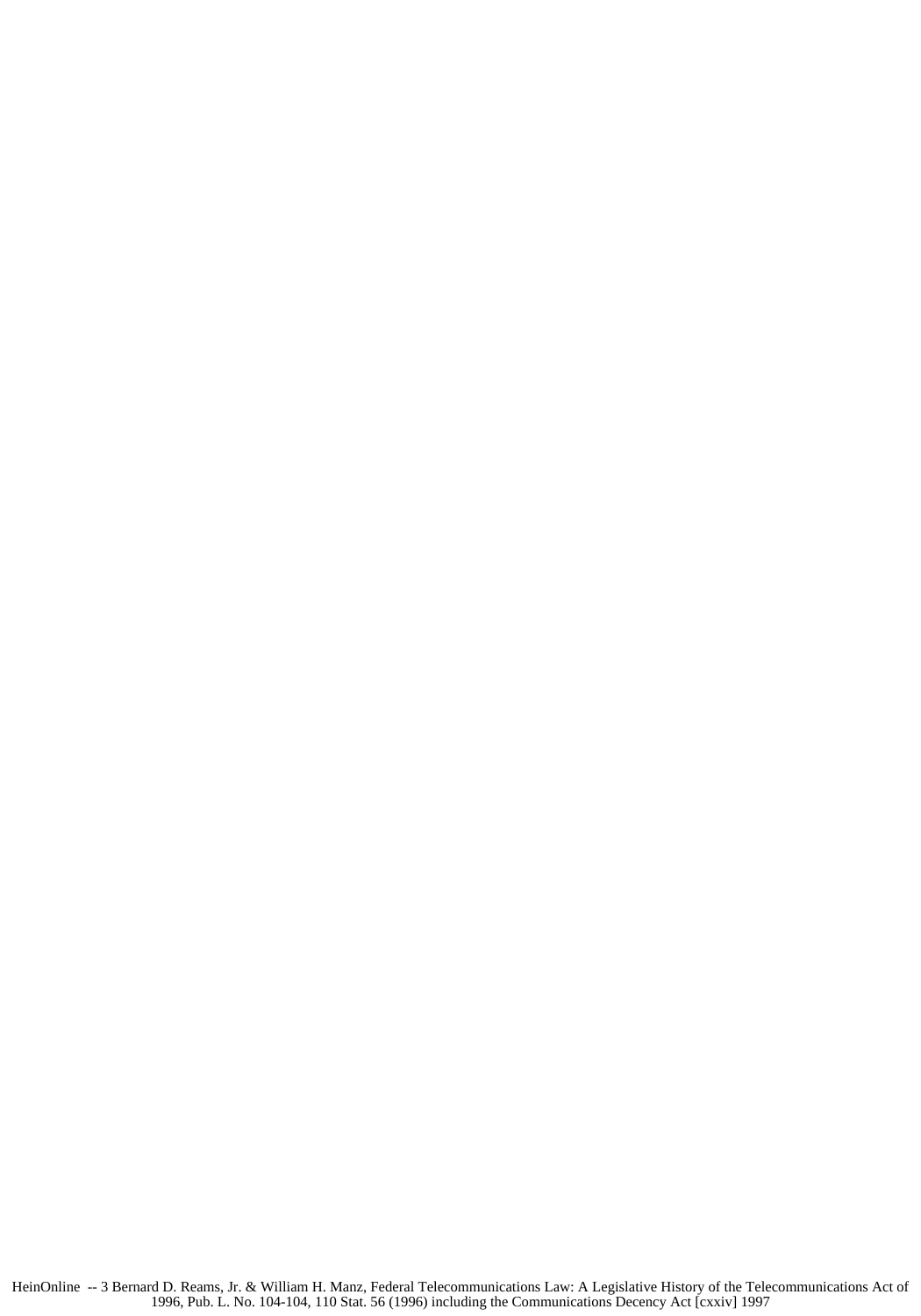## Document No. 54

 $\ddot{\phantom{a}}$ 

 $\sim$ 

 $\bar{\Delta}$ 

 $\mathcal{A}$